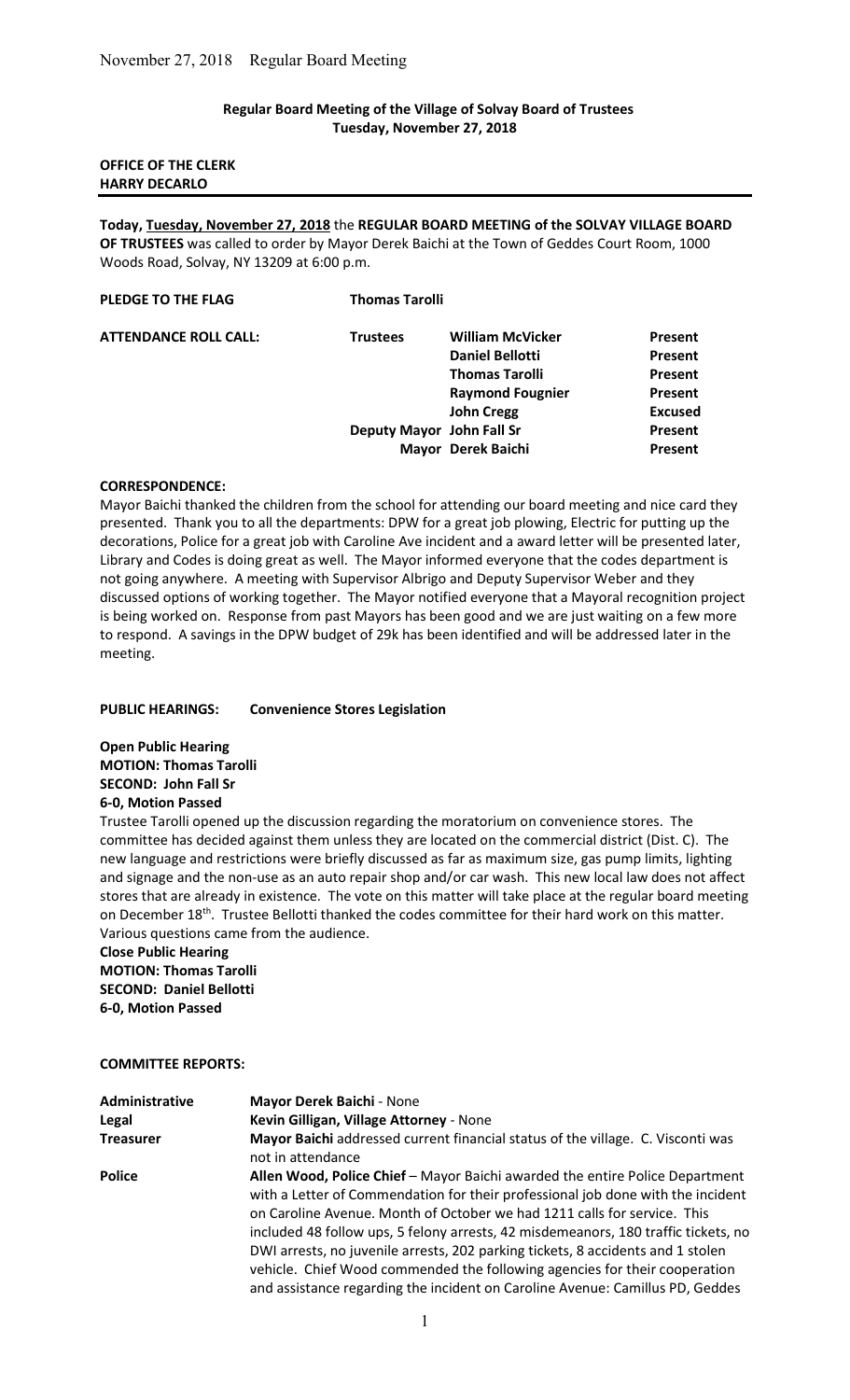| <b>Electric</b>                         | PD, Syracuse PD, OCSO, NYS Parole and the Gang Violence Task Force. Also,<br>thank you to the Solvay DPW and the Electric Department.<br>John Kurtz, Asst. Electric Superintendent - Informed everyone that the holiday<br>decorations were about 85% complete. A few more on Milton Avenue and in<br>the park on Woods Road need to be added. Ownership of all new underground<br>facilities on Milton Avenue and Bridge Street are waiting on the County. We<br>received new bucket truck and are transferring all equipment, getting registered<br>and insured. The old one will we sent to auction. Working on 3-year<br>comprehensive plan on Electric moving forward. Working on replacing<br>damaged cable under 695. Tie between Lakeland and Mathews Avenue. 75%<br>to be done in house, 25% vault work and we are not qualified to do.<br>Kevin Gilligan, Village Attorney - addressed the fact that if the old bucket truck<br>is being sold it must be taken out of service and declared surplus by the village                                                |  |  |
|-----------------------------------------|----------------------------------------------------------------------------------------------------------------------------------------------------------------------------------------------------------------------------------------------------------------------------------------------------------------------------------------------------------------------------------------------------------------------------------------------------------------------------------------------------------------------------------------------------------------------------------------------------------------------------------------------------------------------------------------------------------------------------------------------------------------------------------------------------------------------------------------------------------------------------------------------------------------------------------------------------------------------------------------------------------------------------------------------------------------------------|--|--|
|                                         | board and further authorizing the disposal of the old bucket truck through a sale<br>or auction.                                                                                                                                                                                                                                                                                                                                                                                                                                                                                                                                                                                                                                                                                                                                                                                                                                                                                                                                                                           |  |  |
|                                         | Authorization from the Board of Trustees to declare the existing bucket truck for<br>the Electric Department surplus and that it will be sent to auction. It is no<br>longer needed by the village.<br><b>MOTION: John Fall Sr</b><br><b>SECOND: Raymond Fougnier</b>                                                                                                                                                                                                                                                                                                                                                                                                                                                                                                                                                                                                                                                                                                                                                                                                      |  |  |
|                                         | AYES: 6<br><b>NAYES: 0</b><br><b>MOTION CARRIED</b>                                                                                                                                                                                                                                                                                                                                                                                                                                                                                                                                                                                                                                                                                                                                                                                                                                                                                                                                                                                                                        |  |  |
| DPW/Highway                             | John Maestri, Village Resident - Expressed his gratitude and thanked the DPW<br>and Mr. Penhall from the families of the Piercefield area. They took care of a<br>hazardous issue with leaves in the road.<br>Richard Penhall, DPW Superintendent - Addressed the first snow storm that<br>took place and how it was managed with a limited crew. They are getting the<br>sign department up and running. Making progress in general. Trustee Fall<br>interjected by recognizing the cooperation with the Town of Geddes and<br>assistance with plowing.                                                                                                                                                                                                                                                                                                                                                                                                                                                                                                                   |  |  |
| Library                                 | Raymond Fougnier, Trustee - Stated that the Library is in in the process of<br>digitizing the collection of the Solvay Process Room. Our goal is to provide the<br>contents online to our patrons. To accomplish that goal, we might need<br>someone who can spend the hundreds of hours necessary to digitize all these<br>materials. We could still use one or two more volunteers. Thanked Mayor Derek<br>Baichi for a fun story time on November 13. There were 17 people in<br>attendance. Here are some upcoming programs: Holiday Open House- Sunday,<br>December 9, 2 p.m. The Library Board and the Friends of the Solvay Public<br>Library invite you to our annual Holiday Open House. Please join us for a fun<br>family holiday tradition with musical entertainment and<br>refreshments. Armchair Travel and Coffee-Every first Tuesday of the month at<br>2p.m. Monthly series of travel programs at the Solvay Public Library. October<br>18, 2019, the 115th anniversary of our building. As always, the Library welcomes<br>suggestions from the public. |  |  |
| Codes                                   | Anthony Alberti - Notified everyone that the Codes Department is continuing<br>to handle electrical inspections, move outs, rental inspections, fire inspections,<br>trash complaints and a noise complaint was addressed. A constant noise was<br>being heard in the Senior Homes, it was investigated and found out that it was<br>coming from a faulty fan at WestRock. Issue has been resolved.                                                                                                                                                                                                                                                                                                                                                                                                                                                                                                                                                                                                                                                                        |  |  |
| Stormwater                              | Mark Malley - Informed the board of agenda item #5 regarding the semi-annual<br>report regarding storm water that needs to be signed by the Mayor.                                                                                                                                                                                                                                                                                                                                                                                                                                                                                                                                                                                                                                                                                                                                                                                                                                                                                                                         |  |  |
| <b>Celebrations</b><br><b>Buildings</b> | Mayor Baichi - Notified everyone of the upcoming Tree Lighting taking place on<br>December 8 <sup>th</sup> at 5:30 at Woods Road Park. The committee as will as Harry and<br>his staff having been working hard to organized this event.<br>John Fall Sr, Trustee - Informed the public that no meeting took place in                                                                                                                                                                                                                                                                                                                                                                                                                                                                                                                                                                                                                                                                                                                                                      |  |  |
|                                         | November due to C&S Engineers not being able to attend. The meeting has<br>been rescheduled for December 4 <sup>th</sup> . With respect to the Fire Department, the<br>Ladies Auxiliary Tree Lighting is on December 2 <sup>nd</sup> and the Pancake Breakfast is<br>on December 9th.                                                                                                                                                                                                                                                                                                                                                                                                                                                                                                                                                                                                                                                                                                                                                                                      |  |  |
| <b>Comprehensive Plan</b>               | Raymond Fougnier, Trustee - Discussed the draft being prepared and that a<br>public hearing will take place on February 10 <sup>th</sup> .                                                                                                                                                                                                                                                                                                                                                                                                                                                                                                                                                                                                                                                                                                                                                                                                                                                                                                                                 |  |  |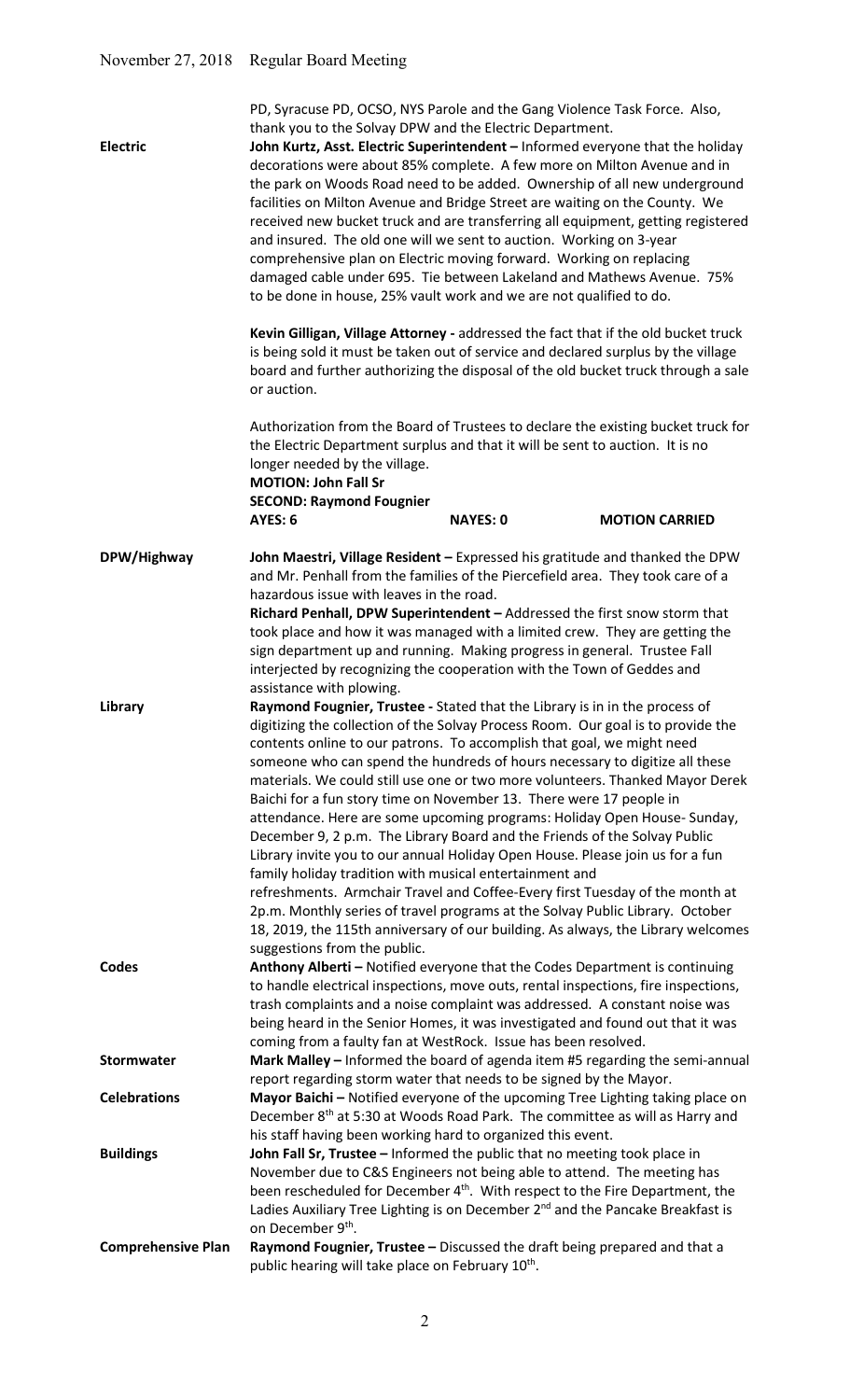# RESOLUTIONS:

| 1. | Authorization from the Board of Trustees to pay C&S Engineers \$9250.00 for services rendered<br>from 10/1/18 to 10/31/18. (Total Cost to the Village is: \$6650.00)<br>Below are the specific projects that will be reimbursed through Grant or the County:<br>Invoice No. 0175491 - Project No. 114.213.001 - I/I Reduction Grant<br>Invoice No. 0175493 - Project No. 114.220.001 - SAM Grant<br>Invoice No. 0175494 - Project No. 114.220.002 - SAM Grant<br>Invoice No. 0175496 - Project No. 114.223.001 - County<br><b>MOTION: John Fall Sr</b><br><b>SECOND: Raymond Fougnier</b>                  |                 |                       |                |  |
|----|------------------------------------------------------------------------------------------------------------------------------------------------------------------------------------------------------------------------------------------------------------------------------------------------------------------------------------------------------------------------------------------------------------------------------------------------------------------------------------------------------------------------------------------------------------------------------------------------------------|-----------------|-----------------------|----------------|--|
|    | <b>AYES: 6</b>                                                                                                                                                                                                                                                                                                                                                                                                                                                                                                                                                                                             | <b>NAYES: 0</b> | <b>MOTION CARRIED</b> |                |  |
| 2. | Authorization from the Board of Trustees to pay Costello, Cooney & Fearon, PLLC \$16,935.75<br>for services rendered for the month of October 2018.<br>\$4182.75 is for Electric and \$550.25 is for the PBA.<br><b>MOTION: Raymond Fougnier</b><br><b>SECOND: William McVicker</b><br>AYES: 6<br><b>NAYES: 0</b><br><b>MOTION CARRIED</b>                                                                                                                                                                                                                                                                 |                 |                       |                |  |
| 3. | Authorization from the Board of Trustees to approve the minutes from the October 23, 2018<br>Regular Board Meeting and the Reading of the Minutes be herewith dispensed.<br><b>MOTION: William McVicker</b><br><b>SECOND: Thomas Tarolli</b><br>AYES: 6                                                                                                                                                                                                                                                                                                                                                    | <b>NAYES: 0</b> | <b>MOTION CARRIED</b> |                |  |
| 4. | Authorization from the Board of Trustees to approve the minutes from the November 7, 2018<br>Special Board Meeting and the Reading of the Minutes be herewith dispensed.<br><b>MOTION: John Fall Sr</b><br><b>SECOND: Thomas Tarolli</b>                                                                                                                                                                                                                                                                                                                                                                   |                 |                       |                |  |
|    | AYES: 6                                                                                                                                                                                                                                                                                                                                                                                                                                                                                                                                                                                                    | <b>NAYES: 0</b> | <b>MOTION CARRIED</b> |                |  |
| 5. | Authorization from the Board of Trustees to have the Mayor sign the NYSDEC 2018 Semiannual<br>Annual MS4 Report and submit the document to the NYSDEC Division of Water, 4th Floor, 625<br>Broadway Albany, NY 12233 by December 1, 2018.<br><b>MOTION: Raymond Fougnier</b><br><b>SECOND: Thomas Tarolli</b>                                                                                                                                                                                                                                                                                              |                 |                       |                |  |
|    | <b>AYES: 6</b>                                                                                                                                                                                                                                                                                                                                                                                                                                                                                                                                                                                             | <b>NAYES: 0</b> | <b>MOTION CARRIED</b> |                |  |
| 6. | Authorization from the Board of Trustees to hire Philip Leach II and EJ Falcone as Part Time Non-<br>Union Janitors at a pay rate of \$12 per hour and a schedule not to exceed 20 hours per week.<br>The start date will be December 29, 2018, subject to the standard background checks being<br>conducted.<br><b>MOTION: Daniel Bellotti</b><br><b>SECOND: Raymond Fougnier</b><br>Table Resolution #6 to discuss in Executive Session. Mayor Baichi questioned why the resolution<br>needed to be tabled and no vote took place.<br><b>MOTION: William McVicker</b><br><b>SECOND: Raymond Fougnier</b> |                 |                       |                |  |
|    |                                                                                                                                                                                                                                                                                                                                                                                                                                                                                                                                                                                                            |                 |                       |                |  |
|    | <b>William McVicker</b>                                                                                                                                                                                                                                                                                                                                                                                                                                                                                                                                                                                    | <b>Trustee</b>  | <b>Voted</b>          | <b>Yes</b>     |  |
|    | <b>Raymond Fougnier</b>                                                                                                                                                                                                                                                                                                                                                                                                                                                                                                                                                                                    | <b>Trustee</b>  | <b>Voted</b>          | Yes            |  |
|    | <b>John Cregg</b>                                                                                                                                                                                                                                                                                                                                                                                                                                                                                                                                                                                          | <b>Trustee</b>  | <b>Voted</b>          | <b>Excused</b> |  |
|    | John Fall, Sr.                                                                                                                                                                                                                                                                                                                                                                                                                                                                                                                                                                                             | <b>Trustee</b>  | <b>Voted</b>          | <b>Yes</b>     |  |
|    | <b>Daniel Bellotti</b>                                                                                                                                                                                                                                                                                                                                                                                                                                                                                                                                                                                     | <b>Trustee</b>  | <b>Voted</b>          | <b>Yes</b>     |  |
|    | <b>Thomas Tarolli</b>                                                                                                                                                                                                                                                                                                                                                                                                                                                                                                                                                                                      | <b>Trustee</b>  | <b>Voted</b>          | <b>Yes</b>     |  |
|    | <b>Derek Baichi</b>                                                                                                                                                                                                                                                                                                                                                                                                                                                                                                                                                                                        | <b>Mayor</b>    | <b>Voted</b>          | <b>No</b>      |  |
|    | <b>Motion Tabled to Executive Session</b>                                                                                                                                                                                                                                                                                                                                                                                                                                                                                                                                                                  |                 |                       |                |  |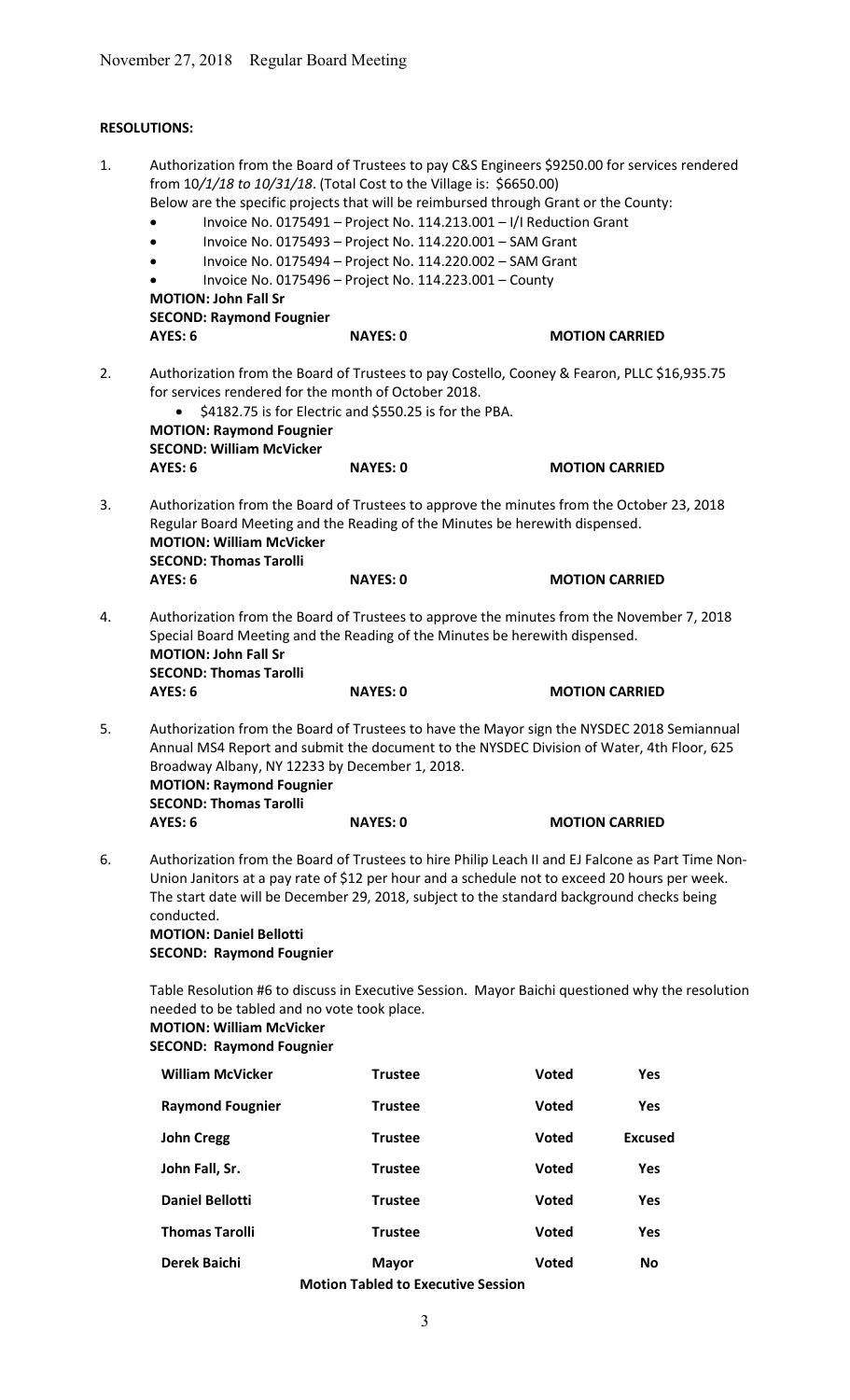7. Authorization from the Board of Trustees to introduce Proposed Local Law H-2018, titled "A Local Law Providing for the Reduction of the Business Investment Exemption Pursuant to Real Property Tax Law Section 485-b, determining that there are no other agencies with legal jurisdiction to approve or directly act on local laws in the Village of Solvay, further determining that the Village Board of Trustees will act as lead agency for purposes of SEQR review in this matter, finding that this is an unlisted action for purposes of SEQR and further determining that there is no anticipated adverse environmental impact which might result from the enactment of this legislation and therefore renders a "negative declaration" with respect thereto and determines that a public hearing will be conducted by this Board at its December 18, 2018 regular meeting of the Board of Trustees, at 6:00 pm in the Town of Geddes Town Hall, all in accordance with the full resolution that has been circulated to the Board of Trustees.

MOTION: Raymond Fougnier SECOND: Da

|  |  | SECOND: Daniel Bellotti |  |
|--|--|-------------------------|--|
|  |  |                         |  |
|  |  |                         |  |

| <b>William McVicker</b> | <b>Trustee</b> | <b>Voted</b> | <b>Yes</b>     |
|-------------------------|----------------|--------------|----------------|
| <b>Raymond Fougnier</b> | Trustee        | <b>Voted</b> | <b>Yes</b>     |
| <b>John Cregg</b>       | <b>Trustee</b> | <b>Voted</b> | <b>Excused</b> |
| John Fall, Sr.          | <b>Trustee</b> | <b>Voted</b> | <b>Yes</b>     |
| <b>Daniel Bellotti</b>  | <b>Trustee</b> | <b>Voted</b> | <b>Yes</b>     |
| <b>Thomas Tarolli</b>   | <b>Trustee</b> | <b>Voted</b> | <b>Yes</b>     |
| <b>Derek Baichi</b>     | <b>Mayor</b>   | <b>Voted</b> | Yes            |

## PETITIONS:

John Maestri, Resident expressed the need for better microphones and for board members to speak up. Its impossible to hear them during the board meeting. The Mayor interjected and said it will be taken care of.

Resolved that this Board of Trustees move into Executive Session to discuss a personnel matter at 7:00 p.m.

| <b>MOTION: John Fall Sr</b>   |                 |
|-------------------------------|-----------------|
| <b>SECOND: Thomas Tarolli</b> |                 |
| AYES: 6                       | <b>NAYES: 0</b> |

**O** MOTION CARRIED

Resolved that the Executive Session be closed and that this Board return to the regular meeting at 7:35 p.m.

MOTION: John Fall Sr SECOND: Raymond Fougnier AYES: 6 NAYES: 0 NAYES: 0 MOTION CARRIED

No action was taken at the Executive session meeting.